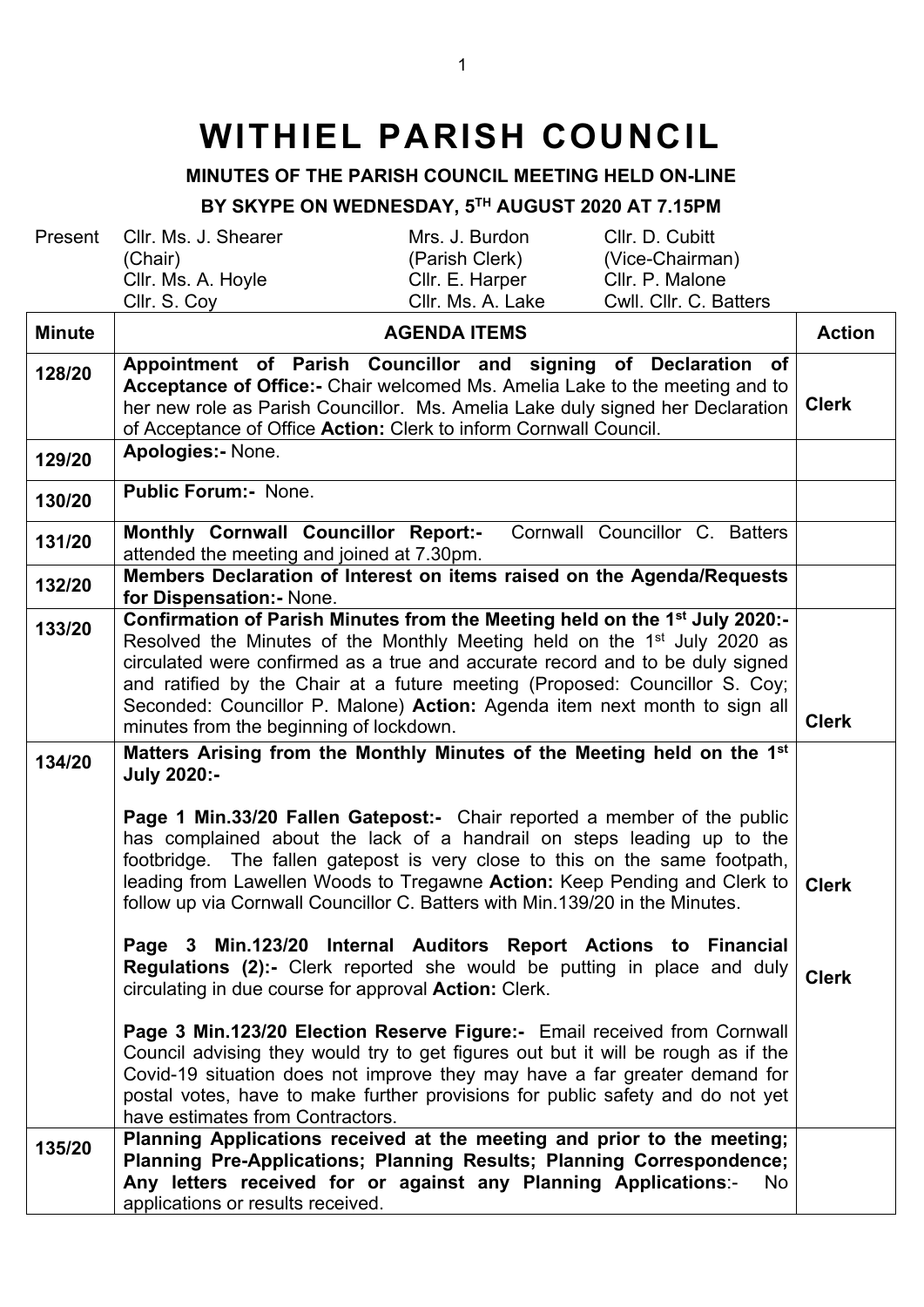| 136/20 | Monthly Accounts for Approval and Any Financial Matters (Including<br>applications for Grants & Donations if received):- It was proposed that the<br>Council approve the accounts for payments as listed below as circulated on<br>schedule (Proposed: Councillor S. Coy; Seconded: Councillor Ms. J. Shearer)<br><b>Motion Carried</b><br><b>Salaries and Expenses</b><br>£215.45<br><b>July 2020</b><br>HMRC - Income Tax<br>£48.80<br><b>July 2020</b><br>Signing of Part 2 Certificate of Exemption form for External Audit:- It was<br>resolved to sign and return the form (Proposed: Councillor S. Coy; Seconded:<br>Councillor Ms. J. Shearer) Action: Clerk                                                                                                                                                                                                                                                                                                                                                                                                                                                                                                                                                                                                                                          | <b>Clerk</b><br><b>Clerk</b> |
|--------|---------------------------------------------------------------------------------------------------------------------------------------------------------------------------------------------------------------------------------------------------------------------------------------------------------------------------------------------------------------------------------------------------------------------------------------------------------------------------------------------------------------------------------------------------------------------------------------------------------------------------------------------------------------------------------------------------------------------------------------------------------------------------------------------------------------------------------------------------------------------------------------------------------------------------------------------------------------------------------------------------------------------------------------------------------------------------------------------------------------------------------------------------------------------------------------------------------------------------------------------------------------------------------------------------------------|------------------------------|
| 137/20 | Bodmin Community Network Meeting Update:- Chair reported that she<br>attended the online Bodmin Community Network Meeting, hosted by Cornwall<br>Councillor C. Batters last Wednesday:-<br>He introduced a new senior policeman to the Network - Inspector Reg Butler-                                                                                                                                                                                                                                                                                                                                                                                                                                                                                                                                                                                                                                                                                                                                                                                                                                                                                                                                                                                                                                        |                              |
|        | Card. He says his door is always open for any issues and looks forward to<br>engaging with the community. One thing that may affect us in Withiel is that<br>he reported that burglaries from sheds and businesses are on the increase<br>locally so please be mindful and keep equipment locked up. We need to<br>ensure all local neighbours are aware and to keep their buildings locked up.<br>There was an update from Children and Family Services. There is mounting<br>concern over young people - teenagers and adolescents - who have<br>experienced all kinds of emotional difficulties during the lockdown. The<br>Director of Children's Services is trying to work out how to mitigate the<br>effects of Covid-19 on this age group. There is also concern around the<br>escalating number of exclusions from schools - always a manifestation of a<br>need for help.<br>Elaine Mundy has promoted a scheme to provide nourishment where needed<br>- in particular for children during the school holidays. More information about<br>the scheme would be available from the Clerk to Lanivet Parish Council.<br>Report on the Highways Scheme: nearly all the money for the three-year<br>period has been allocated.                                                                           |                              |
| 138/20 | Lay-By on Whitehay Hill Update:- Chair reported that both landowners are<br>agreeable to the passing place being widened. Withiel Parish Council had<br>originally recommended that the existing passing place be widened. At the<br>design stage, Cormac discovered that there were BT cables buried on the field<br>side of the hedge and there is a risk that they could be damaged during<br>construction.<br>It was pointed out by the landowner initially approached that the ground was<br>much higher on the proposed side than it was on the other side of the road. This<br>meant that significant underpinning would be involved, and the structure needed<br>to replace the existing stone-faced wall would be ugly and expensive. The<br>landowners on the other side of the road will now be approached by Cormac and<br>if their agreement is confirmed, she proposes that Withiel Parish Council accepts<br>the new position on the other side of the road.<br>It was resolved that moving the proposed new passing place to the west side of<br>Whitehay will be quite acceptable. However, we want to make sure that the<br>passing place is stone faced to match the existing lay-by, and will appreciate the<br>project being undertaken as soon as possible (Proposed: Councillor Ms. J. |                              |
|        | Shearer; Seconded: Councillor P. Malone) Motion Carried Action: Clerk to<br>respond to Sarah Sims, copying in Cornwall Councillor C. Batters.                                                                                                                                                                                                                                                                                                                                                                                                                                                                                                                                                                                                                                                                                                                                                                                                                                                                                                                                                                                                                                                                                                                                                                 | <b>Clerk</b>                 |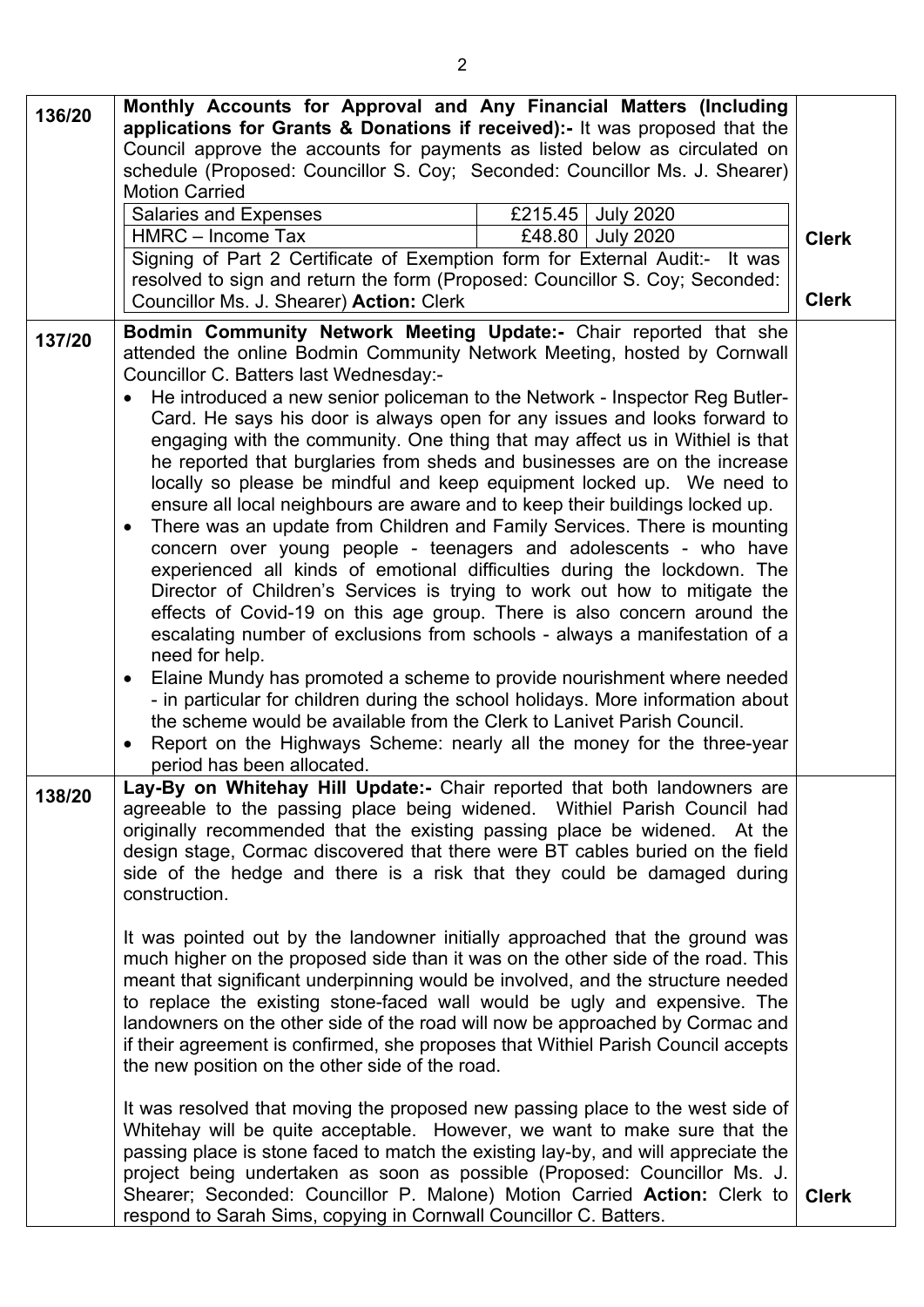| 139/20 | Steps on Lawellen Side of Footbridge over Ruthern – No handrail and very<br>dangerous to be reported - Update from Chair from local parishioner:-<br>Chair reported there are some very steep steps leading from this footbridge with<br>no handrail and it has been brought to our attention by a few parishioners. Also,<br>a new gate and hinges are required to complete this project as the existing one<br>is broken, she would forward on some photographs to the Clerk. It was resolved<br>Clerk forwards on to Cornwall Councillor C. Batters to follow up for the Parish<br>Council (Proposed: Councillor Ms. J. Shearer; Seconded: Councillor P. Malone)<br><b>Action: Clerk.</b>                                                                                                                                                                                                                                                                                                                                                                                                                                                                                                                                                                                                                                                                                                                                                                                                                                                                                                                                                                                                                                                                                                                                                                                                                                                                                                                                                                                                                    | <b>Clerk</b>         |
|--------|-----------------------------------------------------------------------------------------------------------------------------------------------------------------------------------------------------------------------------------------------------------------------------------------------------------------------------------------------------------------------------------------------------------------------------------------------------------------------------------------------------------------------------------------------------------------------------------------------------------------------------------------------------------------------------------------------------------------------------------------------------------------------------------------------------------------------------------------------------------------------------------------------------------------------------------------------------------------------------------------------------------------------------------------------------------------------------------------------------------------------------------------------------------------------------------------------------------------------------------------------------------------------------------------------------------------------------------------------------------------------------------------------------------------------------------------------------------------------------------------------------------------------------------------------------------------------------------------------------------------------------------------------------------------------------------------------------------------------------------------------------------------------------------------------------------------------------------------------------------------------------------------------------------------------------------------------------------------------------------------------------------------------------------------------------------------------------------------------------------------|----------------------|
|        | Cornwall Councillor C. Batters left the meeting at 7.50pm.                                                                                                                                                                                                                                                                                                                                                                                                                                                                                                                                                                                                                                                                                                                                                                                                                                                                                                                                                                                                                                                                                                                                                                                                                                                                                                                                                                                                                                                                                                                                                                                                                                                                                                                                                                                                                                                                                                                                                                                                                                                      |                      |
| 140/20 | New Carbon Footprinting tool for Parish Councils - Email from Tony<br>Faragher of Wadebridge Renewable Energy Network Limited:- Councillor<br>Ms. A. Lake reported she had read through and this looks like something we<br>could be involved in and be a useful foundation. We could use in the future and<br>she proposed we register our interest as a Parish Council. It was resolved to<br>register an interest, Councillor Ms. A. Lake agreed to register the interest and<br>copy the Clerk in (Proposed: Councillor Ms. A. Lake; Seconded: Councillor Ms.<br>J. Shearer) Action: Councillor Ms. A. Lake.                                                                                                                                                                                                                                                                                                                                                                                                                                                                                                                                                                                                                                                                                                                                                                                                                                                                                                                                                                                                                                                                                                                                                                                                                                                                                                                                                                                                                                                                                                | CIIr. Ms.<br>A. Lake |
| 141/20 | Correspondence - Clerk listed correspondence and actions required:-<br>1. Great Western Railway – Timetable Changes to support easing lockdown<br>2. CALC - The future of Physical Meetings<br>3. CALC – Covid-19 and the Planning Reform Bill<br>4. Cornwall Council – Town & Parish Council Covid-19 Update – $3^{rd}$ July 2020<br>5. Cornwall Council - Bodmin Community Network Panel Update<br>6. CALC – Free Virtual Incident Report Card Training for Tackling<br>Environmental Crime – Thursday $9th$ July from 10.00am to 11.00am<br>7. Joe Hennessy - Neighbourhood Planning Survey<br>8. Bodmin Police Station - July Newsletter & Wadebridge Neighbourhood<br><b>Team Newsletter for July</b><br>9. Cornwall Council – Town & Parish Council Covid-19 Update – 10 <sup>th</sup> July 2020<br>10. Cornwall Rural Community Charity - Online Conference - Fresh Ideas for<br><b>Rural Communities</b><br>11. Cornwall Rural Community Charity - Community Building Covid-19 Bulletin<br>16 <sup>th</sup> July 2020<br>12. CALC - Temporary Reduction in VAT Rate<br>13. Great Western Railway – More Rail Services for Devon and Cornwall<br>14. CALC - FAQ 11 including Update on Meetings<br>15. Great Western Railway - Department of Transport asks for ideas to<br>decarbonise transport<br>16. CALC - Supporting the Countryside<br>17. CALC – New Planning Legislation comes into force today<br>18. Cornwall Council – Town & Parish Council Covid-19 Update – 24 <sup>th</sup> July 2020<br>19. CALC – St. Dominic Parish Council – Request for Locum Assistance<br>20. Cornwall Council - Position on Financial Support for Town and Parish<br>Councils through the Covid-19 Pandemic<br>21. CALC – Free Virtual Training on using the Incident Report Card –<br>Wednesday 5 <sup>th</sup> August 2020 14.00-15.00pm<br>22. Great Western Railway - Devon & Cornwall Service Update<br>23. Curlew - Open Studios Cornwall 2020<br>24. Cornwall Council – Business & Planning Act 2020 – Pavement Licensing<br>25. CALC – Eligibility of Town & Parish Councils for various Business Grants |                      |